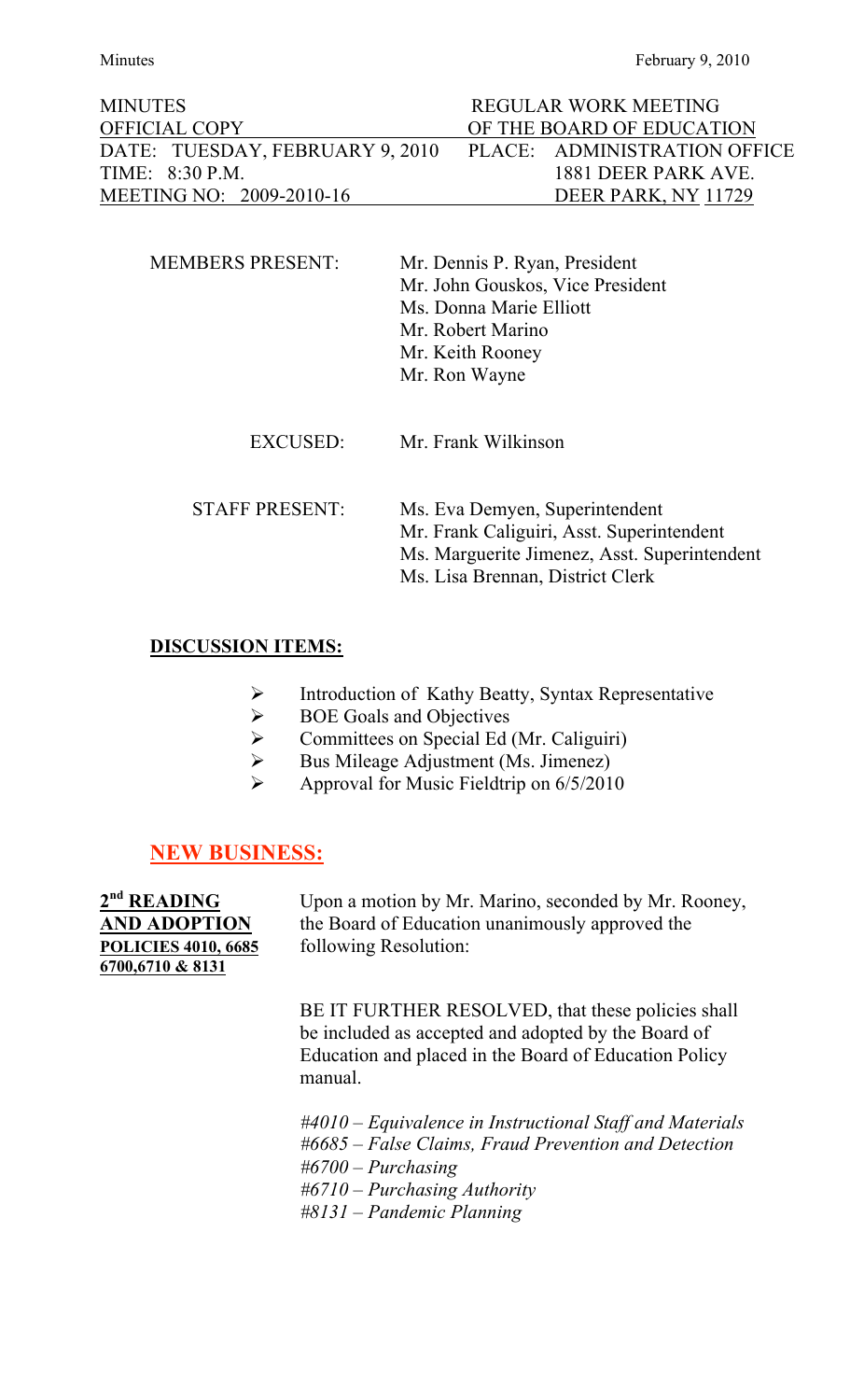**BID OF SALE** Upon a motion by Mr. Wayne, seconded by Mr. Marino, **OF OBSOLETE** the Board of Education unanimously approved the **BUSES** following Resolution:

> WHEREAS, the Board of Education has determined that the following school buses are obsolete and no longer needed for school district purposes and,

RESOLVED, such buses have been offered for sale at public auction and,

NOW THEREFORE BE IT RESOLVED, that the buses be sold to the highest bidders.

| 1990 International 3000 DT408 Bus \$1,650.00 |          |
|----------------------------------------------|----------|
| 1992 Chevy G30 Mid Bus                       | 510.00   |
| 1992 Chevy G30 Mid Bus                       | 700.00   |
| 1994 Chevy G30 Suburban Mid Bus              | 650.00   |
| 1994 Chevy G30 Mid Bus                       | 430.00   |
| 1994 Chevy G30 Mid Bus                       | 560.00   |
| 1994 Chevy G30 Bus                           | 665.00   |
| 1998 Chevy G30 Bus                           | 1,450.00 |

**WITH GABRIEL** Resolution:

**2009-2010** Upon a motion by Mr. Wayne, seconded by Mr. Marino, **CONTRACT** the Board of Education approved the following

## **TIRE CO**. **\* NAY – Mr. J. Gouskos & Mr. K. Rooney**

RESOLVED, that the contract with Gabriel Tire Co. for the 2009-2010 school year is hereby amended in accordance with the agreement negotiated between the parties, and

IT IS FURTHER RESOLVED, that the President of the Board of Education is hereby authorized to sign such agreement.

**APPROVAL OF** Upon a motion by Mrs. Elliott, seconded by Mr. Wayne, **SCHEDULE** the Board of Education unanimously approved the following schedule:

## **SCHEDULE 10-D-610 BID AWARD**

Bids for: Bid #610 Removal & Disposal of Contaminated Liquids